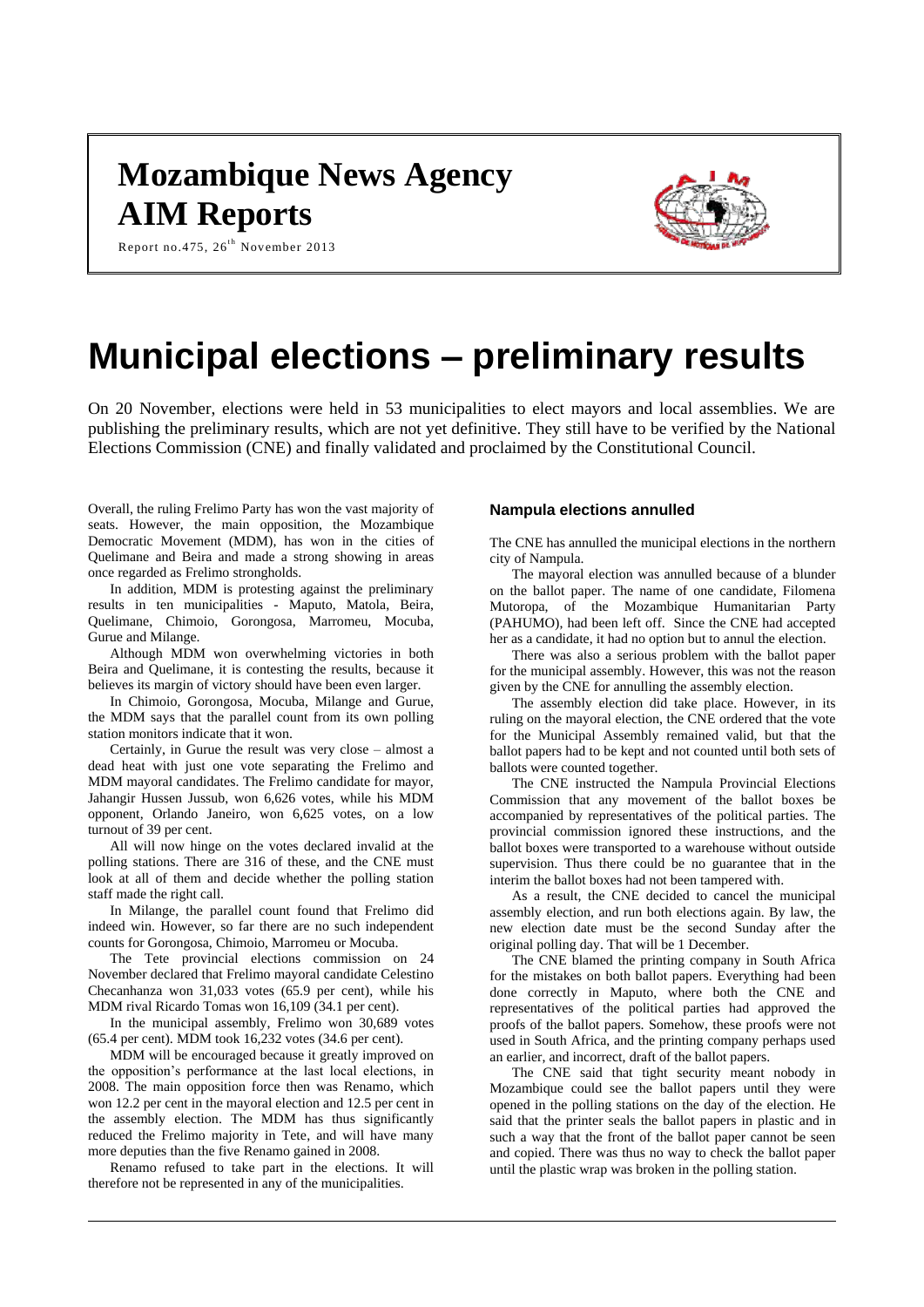#### **Comfortable victory for Frelimo in Gaza**

Frelimo looks set for comfortable victories in the municipal elections in the southern province of Gaza.

Three parties took part in the elections: Frelimo, MDM and ASTROGAZA.

According to the Electoral Administration Technical Secretariat (STAE), in the six municipalities the results were as follows:

*Xai-Xai*

| Mayoral election<br>Ernesto Chambisse (Frelimo)<br>Judite Sitoe (MDM)                                  | 28,132<br>7,012     |
|--------------------------------------------------------------------------------------------------------|---------------------|
| Municipal Assembly election<br>Frelimo<br><b>MDM</b>                                                   | 27,446<br>8,694     |
| Macia                                                                                                  |                     |
| Mayoral election<br>Reginaldo Mariquele (Frelimo)<br>Joao Machelewe (MDM)<br>Jose Macuacua (ASTROGAZA) | 9,873<br>657<br>893 |
| Municipal Assembly election<br>Frelimo<br>MDM                                                          | 10,488<br>798       |
| Praia de Bilene                                                                                        |                     |
| Mayoral election<br>Mufundisse Chilengue (Frelimo)<br>Silvestre Chipanga (MDM)                         | 3,355<br>307        |
| Municipal Assembly election<br>Frelimo<br><b>MDM</b>                                                   | 3,346<br>307        |
| Chibuto                                                                                                |                     |
| Mayoral election<br>Francisco Mandlate (Frelimo)<br>Tornado Praia (MDM)                                | 14,699<br>1,570     |
| Municipal Assembly election<br>Frelimo<br><b>MDM</b>                                                   | 13,925<br>1,450     |
| Chokwe                                                                                                 |                     |
| Mayoral election<br>Lidia Cossa Camela (Frelimo)<br>Eleuterio Maswanganhe (MDM)                        | 15,230<br>2,890     |
| Municipal Assembly election<br>Frelimo<br><b>MDM</b>                                                   | 15.171<br>2,624     |
| Manjakaze                                                                                              |                     |
| Mayoral election<br>Maria Helena Langa (Frelimo)<br>Arnaldo Manhique (MDM)                             | 6,367<br>495        |

| Municipal Assembly election |       |
|-----------------------------|-------|
| Frelimo                     | 6.303 |
| MDM                         | 506   |

All these results are provisional and will only become official when they are validated by the National Elections Commission (CNE).

### **MDM wins Quelimane**

The Zambezia Provincial Elections Commission on 23 November announced the "intermediate results" of the municipal elections in the provincial capital, Quelimane, showing an overwhelming victory for the MDM.

In the mayoral election, the incumbent, MDM candidate Manuel de Araujo won 29,286 votes (69.6 per cent), while his opponent from the ruling Frelimo Party, Abel Henriques won 13,789 (30.34 per cent).

In the election for the members of the municipal assembly, the MDM won 27,792 votes (65.2 per cent) to 14,146 (33.2 per cent) for Frelimo. A minor party, PARENA (National Reconciliation Party), picked up 686 votes (1.6 per cent).

These results will give the MDM a substantial majority in the municipal assembly, giving Araujo he backing he has lacked since his election in a mayoral by-election of December 2011. Since then he has been hamstrung by an assembly dominated by his political opponents in Frelimo.

The Quelimane results are incomplete. The Electoral Administration Technical Secretariat (STAE) has admitted that the official results sheets ("editais") for the mayoral election went missing from 39 polling stations, and for the assembly election from 25 stations. Announcing the results, the electoral commission blamed the disappearance of the results sheets on "vandalism" during the initial count at the polling stations.

This refers to the confrontations on the evening of polling day between the police and crowds of MDM supporters. However, the number of polling stations affected by these clashes was not as many as 39.

The law envisages a simple solution in such cases. The copies of the results sheets given to the polling station monitors from the political parties should be used. At every polling station, the staff are under an obligation to give the accredited monitors signed and stamped copies of the results, precisely so that they can be used in the event of any dispute.

The law states very clearly that if any sheets are stolen, destroyed or disappear, the signed and stamped copies "are sufficient proof for solving election disputes". Furthermore, when results sheets go missing the relevant elections commission must activate the measures necessary to fill the gaps within 24 hours – that is, it must obtain the copies from the political parties.

The MDM says it has its copies from all the polling stations. If the local STAE or the City Commission thinks the MDM has forged signatures and official stamps, then it could compare the MDM's copies with those that were given to Frelimo. Should Frelimo fail to cooperate, then a handwriting expert could be called in to verify the signatures. The problem is not insoluble.

A further headache for STAE is the payment of the allowances owing to the polling station staff. When the money was only being paid our very slowly, dozens of angry members of staff took to the streets and demonstrated outside the STAE offices in Quelimane and Nampula.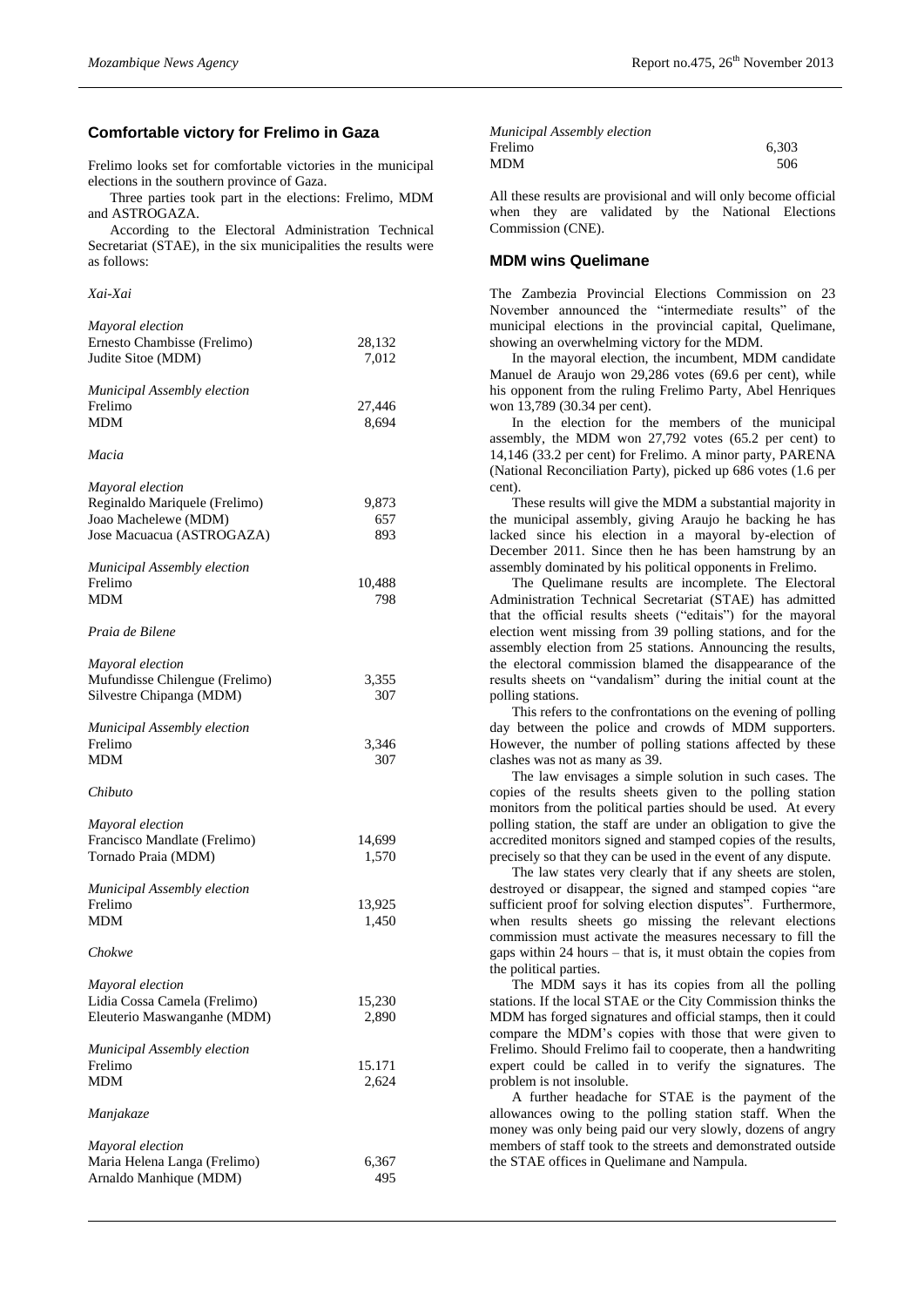# **Frelimo ahead in Marromeu**

The Sofala Provincial Elections Commission on 25 November announced the results of the intermediate count showing that Frelimo only has a narrow lead in the town of Marromeu, on the south bank of the Zambezi.

However, the huge number of invalid votes cast in Marromeu suggests that serious fraud has taken place.

The chairperson of the provincial elections commission, Samuel Malate, declared that the Frelimo candidate for mayor of Marromeu, Palmerim Rubino, won 4,518 votes (51.6 per cent), while his sole opponent, Joao Agostinho, of MDM took 4,235 votes (48.4 per cent).

In the election to the municipal assembly, Frelimo won 4,774 votes (55.7 per cent), and MDM 3,606 votes (42.07 per cent). A third party, the PDD (Party for Peace, Democracy and Development), obtained 191 votes (2.23 per cent).

In both elections, a huge number of votes were classified as invalid at the polling stations. For the mayoral election, there were 1,119 invalid votes, and for the assembly election 1,285 invalid votes. So invalid votes accounted for 10.9 per cent of all votes cast for mayor, and 12.6 per cent in the assembly election.

Such extraordinarily high levels of invalid votes only occur when dishonest members of the polling station staff add an ink mark to the ballot paper to make it look as if the voter has tried to vote for more than one candidate. This fraud is well known from previous Mozambican elections and was condemned in the 2009 general elections by the National Elections Commission (CNE) and by the Constitutional Council, but nobody was ever prosecuted.

In the last municipal elections, in 2008, only 4.9 and 3.3 per cent of the votes in the Marromeu mayoral and assembly elections were classified as invalid at the polling stations.

No other municipality in Sofala comes near this level of invalid votes. In Gorongosa, two per cent of votes cast for mayor and 2.3 per cent of votes for the assembly were classified as invalid.

In Nhamatanda, the figures were 7.4 and 6.4 per cent, and in Dondo, they were 6.4 and seven per cent. Although not approaching the scandalous Marromeu percentages, the Nhamatanda and Dondo figures should also be regarded with suspicion. Unlike the Marromeu case, the number of invalid votes could not affect the Frelimo victories in Nhamatanda and Dondo.

The normal figure for invalid votes is anywhere between one and four per cent. Anything above five per cent suggests vote tampering.

The ball is now in the court of the CNE, which must review all votes declared invalid at the polling stations.

#### **Daviz Simango winner in Beira**

The Beira City Elections Commission on 23 November officially proclaimed MDM and its president Daviz Simango as the winners of the municipal elections.

Announcing the "intermediate count", the chairperson of the elections commission, Domingos Coimbra, said that Simango had won 68,503 votes (68.6 per cent of all valid votes), while opponent, Jaime Neto of Frelimo, won 31,300 votes (31.4 per cent).

As for the election of members of the Beira municipal assembly, MDM took 70,077 votes (67.8 per cent), while Frelimo won 32,568 per cent (31.5 per cent). Just one minor party contested the assembly election, PARENA (National Reconciliation Party), and won 772 votes (0.75 per cent).

There was a turnout of 55 per cent (113,615 registered voters). In both elections, five per cent of the ballots cast were classified as invalid.

This will be Simango's third five year term of office as mayor of Beira. He was first elected in 2003 as a candidate for Renamo. In 2008 Renamo leader Afonso Dhlakama refused to run Simango for a second term. So he ran as an independent, easily defeating both the Frelimo and Renamo candidates. The following year he set up the MDM.

Simango ran into difficulties in his second term, because he had to work with a municipal assembly dominated by Frelimo and Renamo. But after these results, the mayor and the assembly are likely to speak with one voice.

#### **Frelimo victory in Matola**

The Maputo Provincial Elections Commission on 23 November confirmed that Calisto Cossa, the Frelimo candidate, has won the mayoral election in the southern city of Matola, but with Silverio Ronguane, the MDM candidate making a very strong showing.

Cossa won 79,975 votes (56.5 per cent), to 59,679 (42.4 per cent) for Ronguane. A third candidate, Joao Massango, of the Ecologist Party, took 1,561 votes (1.1 per cent).

In the election for the members of the Matola municipal assembly, Frelimo won 74,069 votes against 60,672 for the MDM. Seven minor parties were running for seats in the assembly but none of them won as many as a thousand votes.

Speaking to reporters after the announcement, Cossa said that his victory meant he now had "an added responsibility to serve better" the citizens of the city.

"During the campaign we spoke with the municipal citizens and we said that we were committed to Matola and the residents of Matola", he said. "We feel that with these results there was a full acceptance of the message we transmitted". The great winner of the elections, he added was Matola and the people who live there.

This victory is Frelimo's worst showing ever in Matola. In the 2008 municipal elections, Frelimo coasted to factory with almost 90 per cent of the vote.

Ronguane looked on his result as something of a triumph, pointing out that it was the best result an opposition party had ever obtained in the south of the country.

In the outgoing municipal assembly, the opposition (in the shape of Renamo), held just five seats "but, thanks to the work of the MDM, the opposition will now have more than 20 seats", he declared.

#### **Frelimo declared winner in Chimoio**

The Elections Commission in the central city of Chimoio on 22 November confirmed that the incumbent mayor, Raul Conde, of the ruling Frelimo Party, was re-elected for a further five year term of office.

Pereira Gama, the chairperson of the city elections commission simply confirmed the preliminary results announced the previous day by the Electoral Administration Technical Secretariat (STAE).

These were that Conde obtained 27,733 votes (53 per cent) while his MDM opponent, Joao Ferrao won 24,502 votes (47 per cent). For the election of members of the Municipal Assembly, Frelimo took 27,761 votes (53.4 per cent) and the MDM 24,267 (46.6 per cent).

Pereira made his announcement at a ceremony attended by Conde, but not by Ferrao. MDM is contesting the results and saying that it secured a narrow victory in the elections.